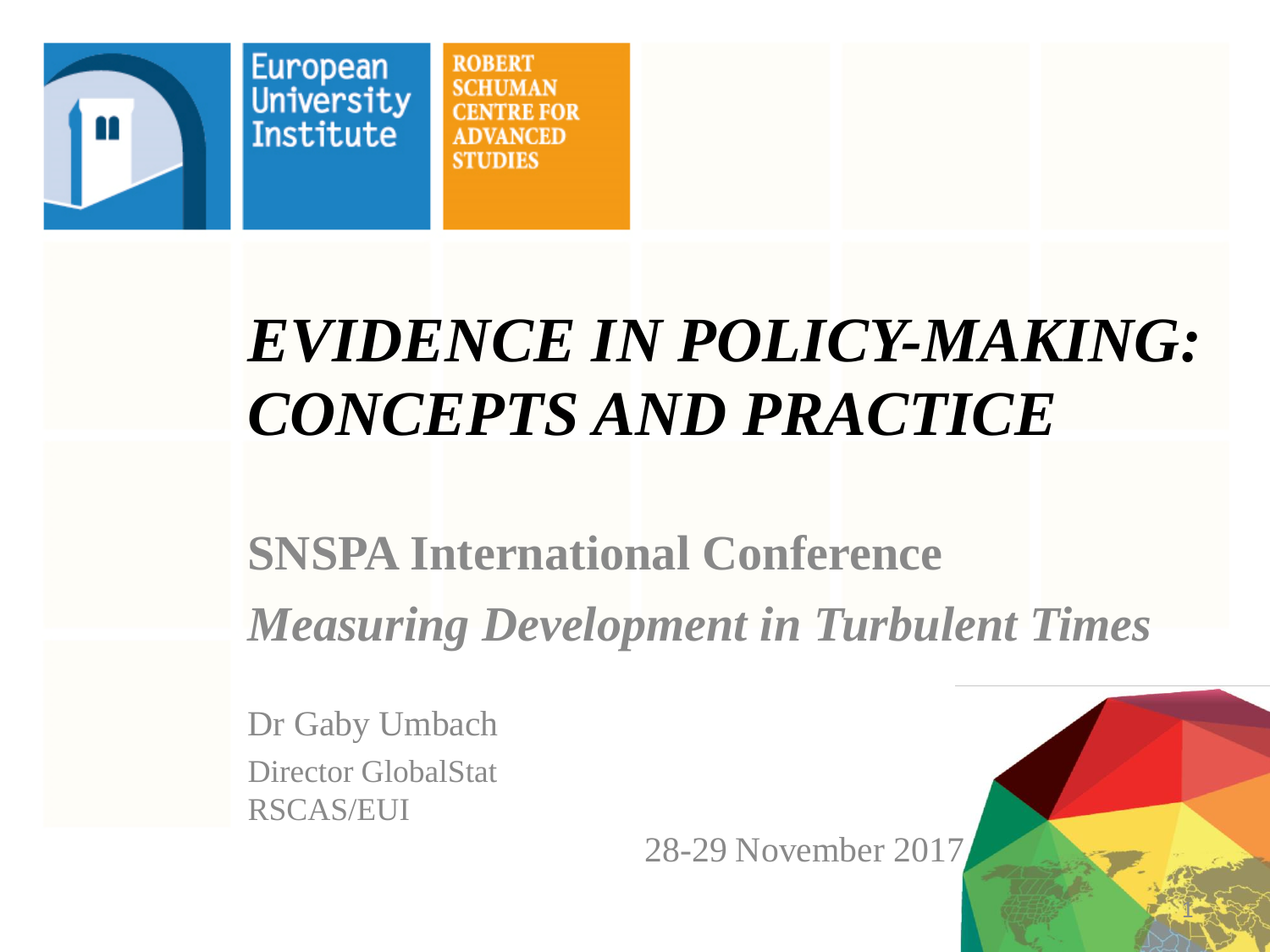

**ROBERT SCHUMAN CENTRE FOR ADVANCED STUDIES** 

## *Why is measuring important for assessing development?*

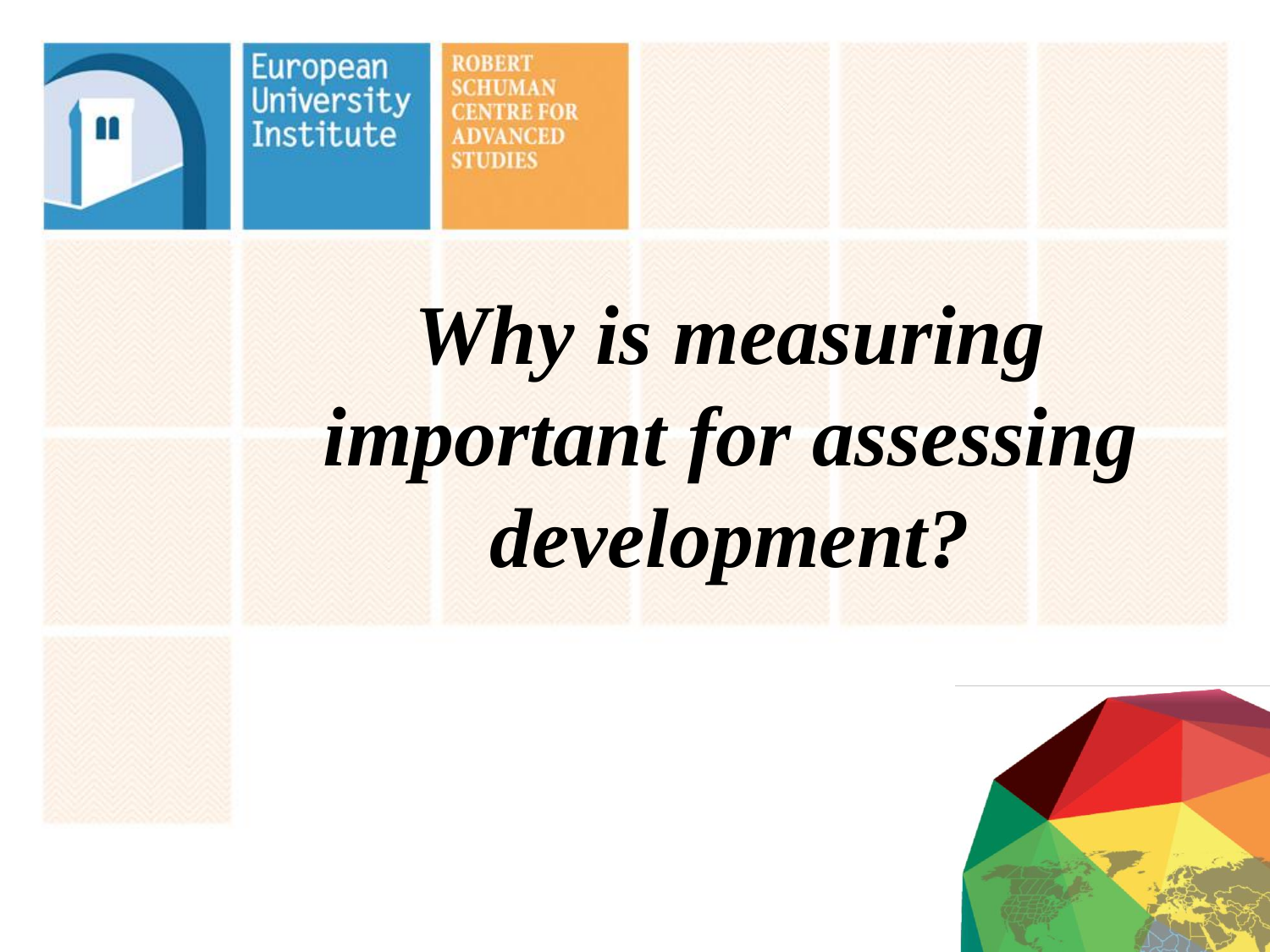

## **Data and Development**

**By measuring we use data to evaluate development, because they…**

- …are key instruments to **quantify, qualify & compare**  complex processes, structures and situations.
- …are used to evaluate many aspects of **abstract concepts & realities** of development (poverty, human well-being, corruption, state performance).
- …not only measure, but **create reality & impact** on behaviour and hence have potential to change paradigms, ideas, and relationships between actors.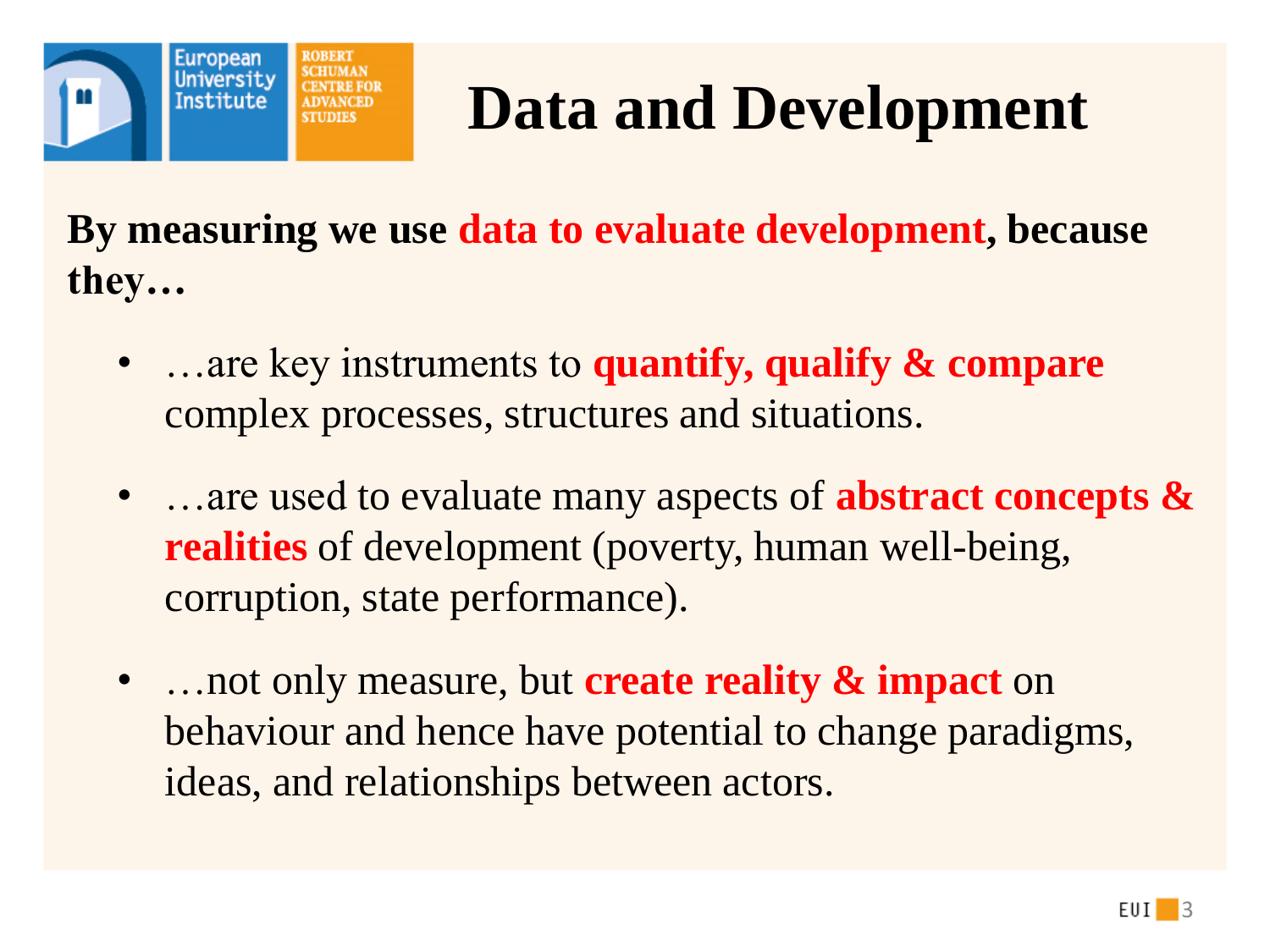

**ROBERT SCHUMAN**  $CFA$ **TRE FOR ADVANCED STUDIES** 

## *Why does measuring create evidence? ...and what for?*

Potential & Problems

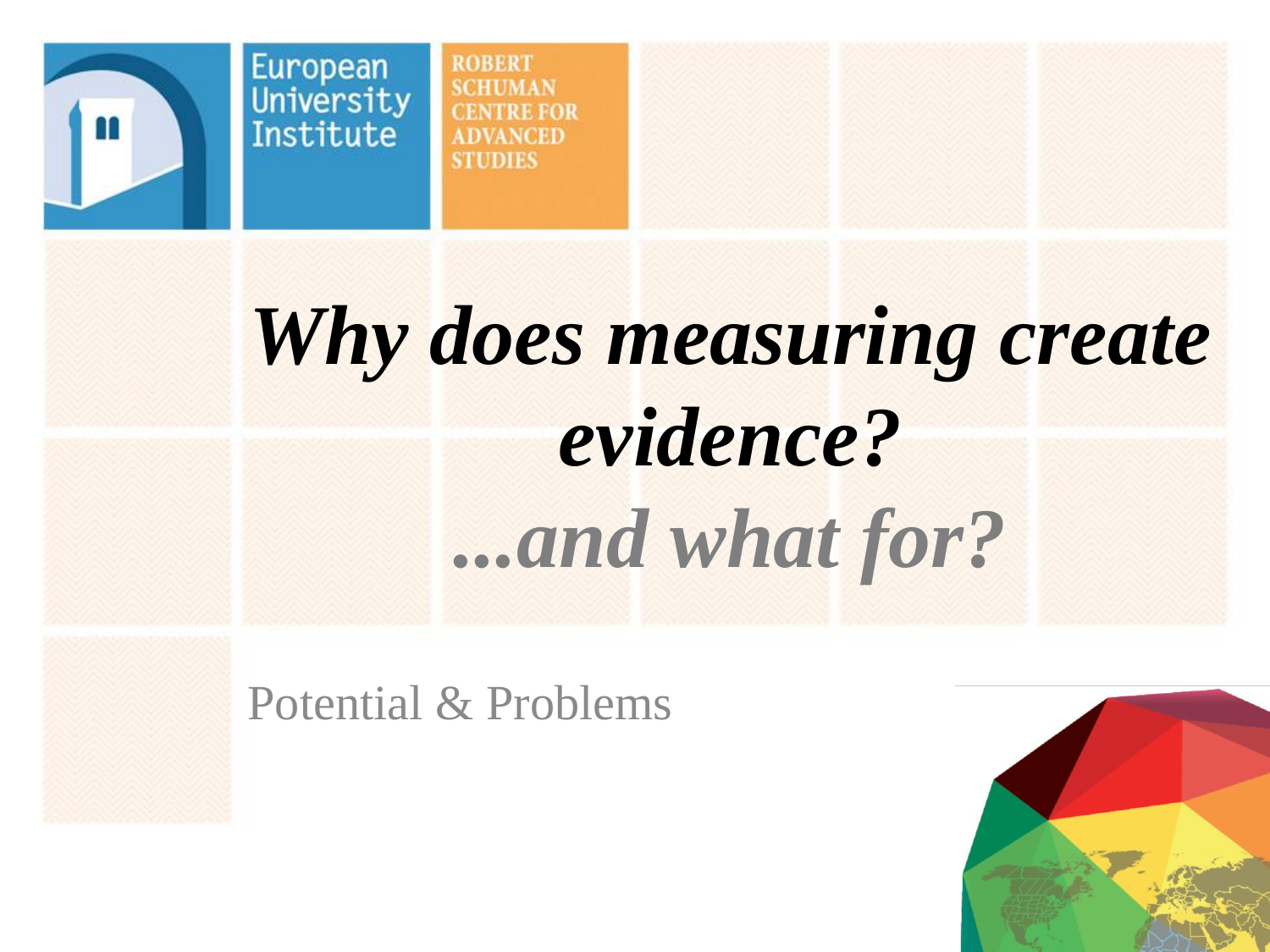

## **From Measuring to Evidence**

**Measuring creates evidence, because it...**

*...increases insight & knowledge, …informs monitoring of progress, …supports evaluation & assessment, …creates independent sources of information, ...hence, provides evidence for policy-making.*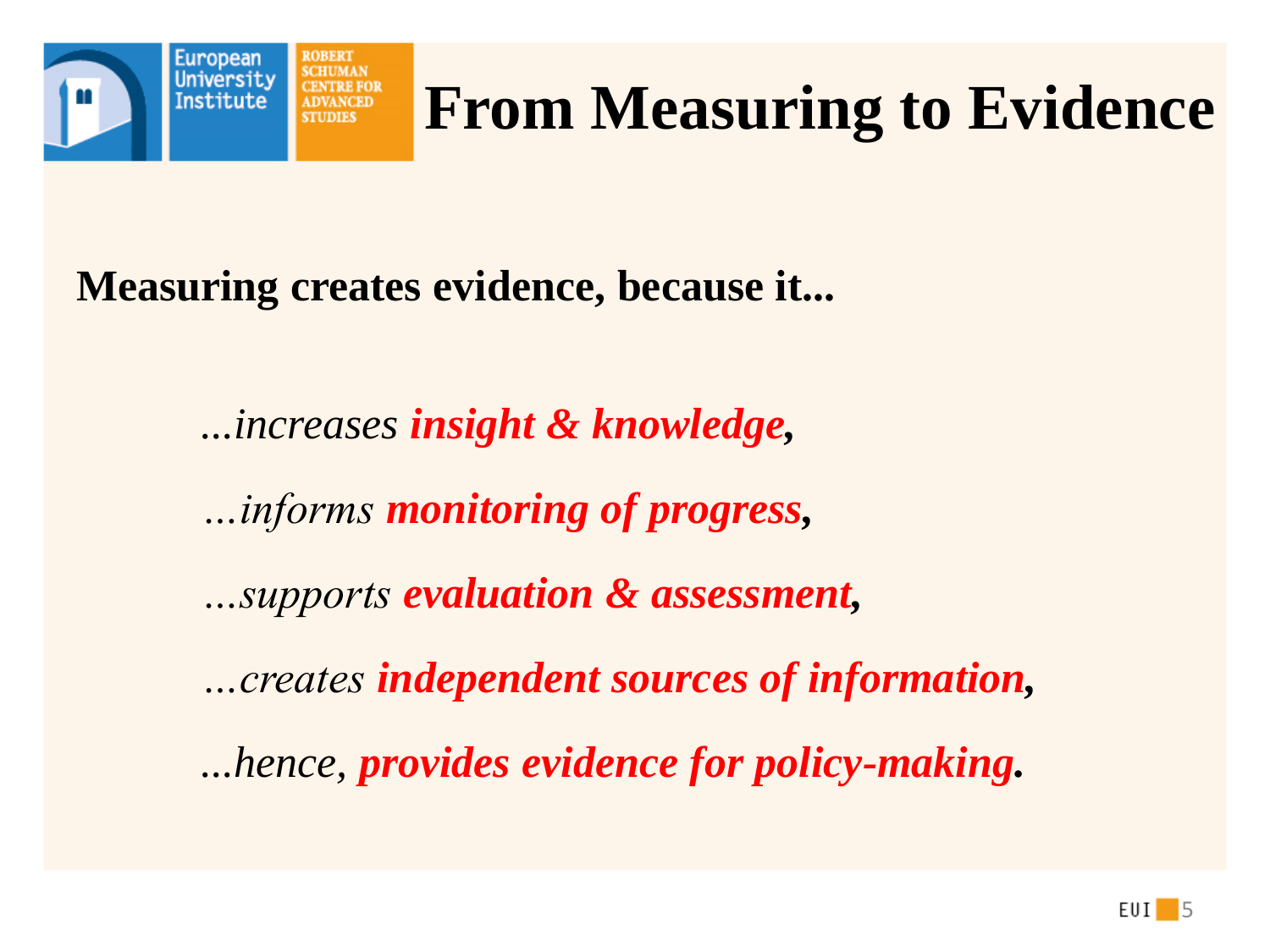

## **Potential & Problems**

- Support **strategic planning** in multilevel political structures;
- Definition of **common goals** for progress & development (*Europe 2020; MDGs; Paris Accord*);
- (Multi-dimensional) **performance assessment**;
- **Decision-making processes & policy instruments** can become more **transparent** for political actors & public;
- **Innovation** (*policy instruments & approaches; activation of actors; citizens-centred perspective*);
- **Multiple use** (*instrumental, conceptual, tactical, symbolic and political*).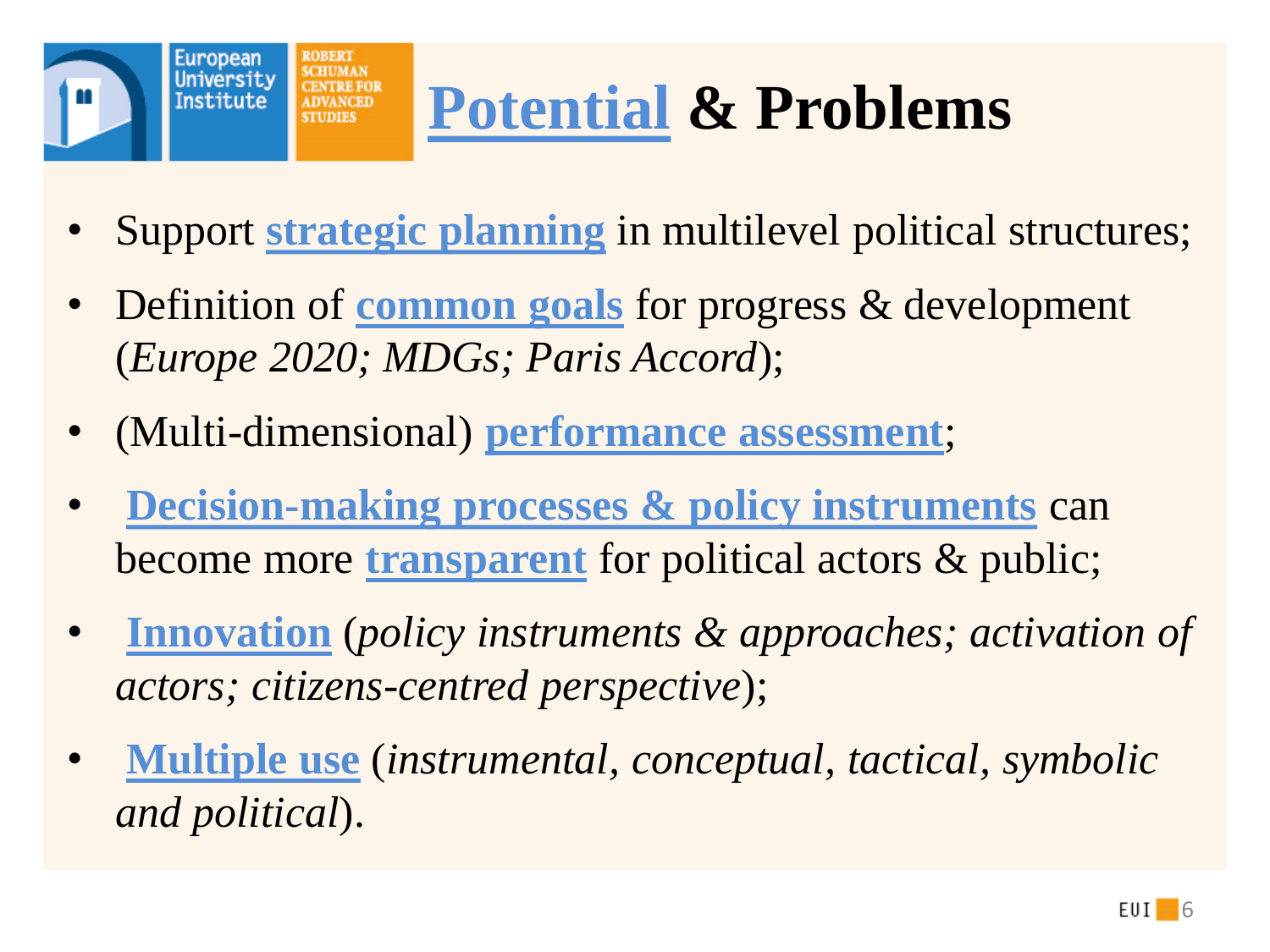

## **Potential & Problems**

- o **Normative** character & implications;
- o '**Rhetoric-Reality** Gap' & '**Means-Ends** Dilemma';
- o Difficulty of common understandings / **Oversimplification** of complexity / Life-cycles of paradigms / **Contestation** of evidence;
- o Tendency of **epistemic community-building** (*Islands of knowledge issues*);
- o **Multiple use** (*instrumental, conceptual, tactical, symbolic and political*);
	- o Strategic/**value-based use** to support interests & aims.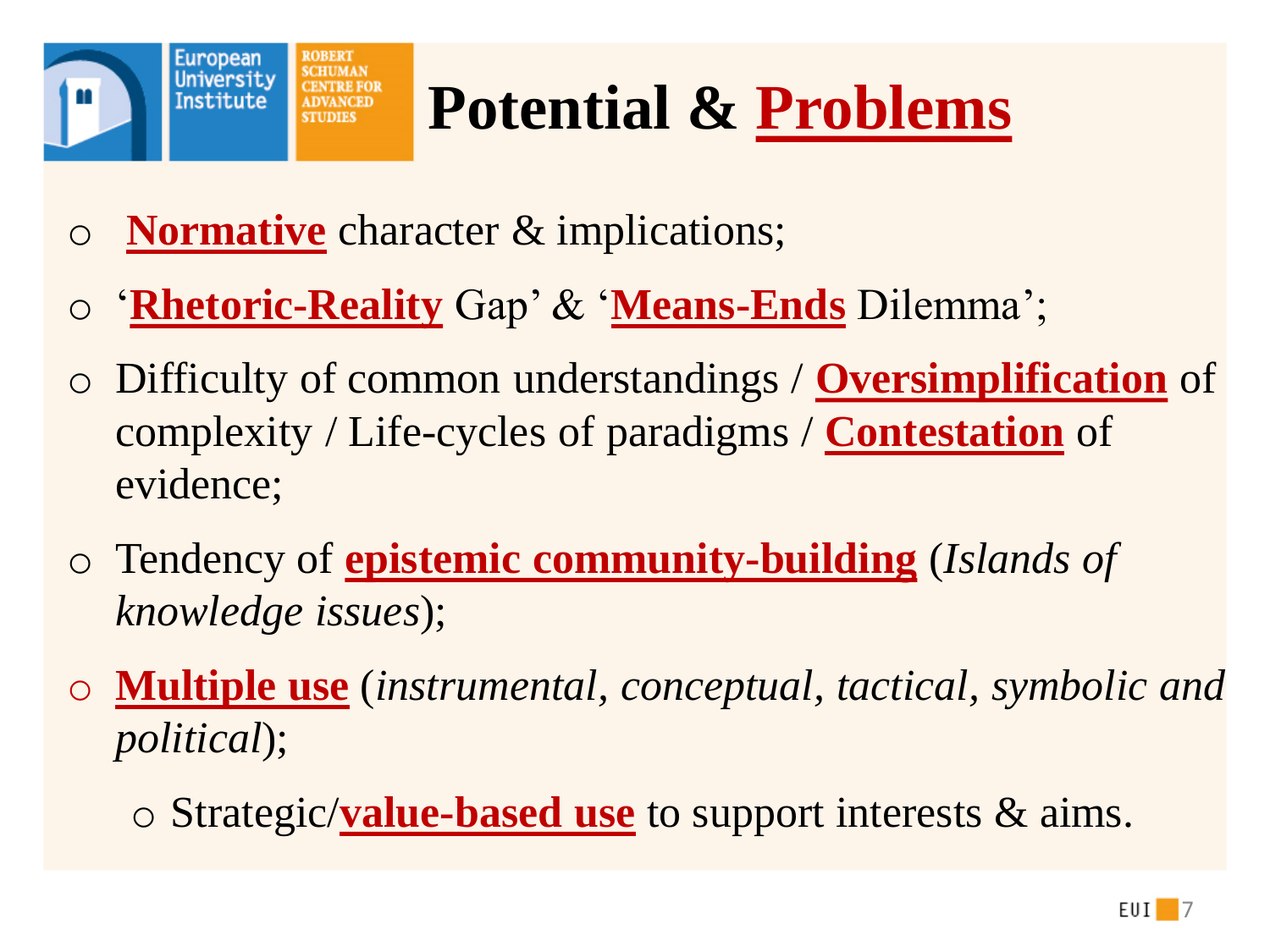

**ROBERT SCHIMAN TRE FOR ADVANCED STIDIES** 

## *Who creates evidence through measuring? ...and what for?*

Examples from the ground

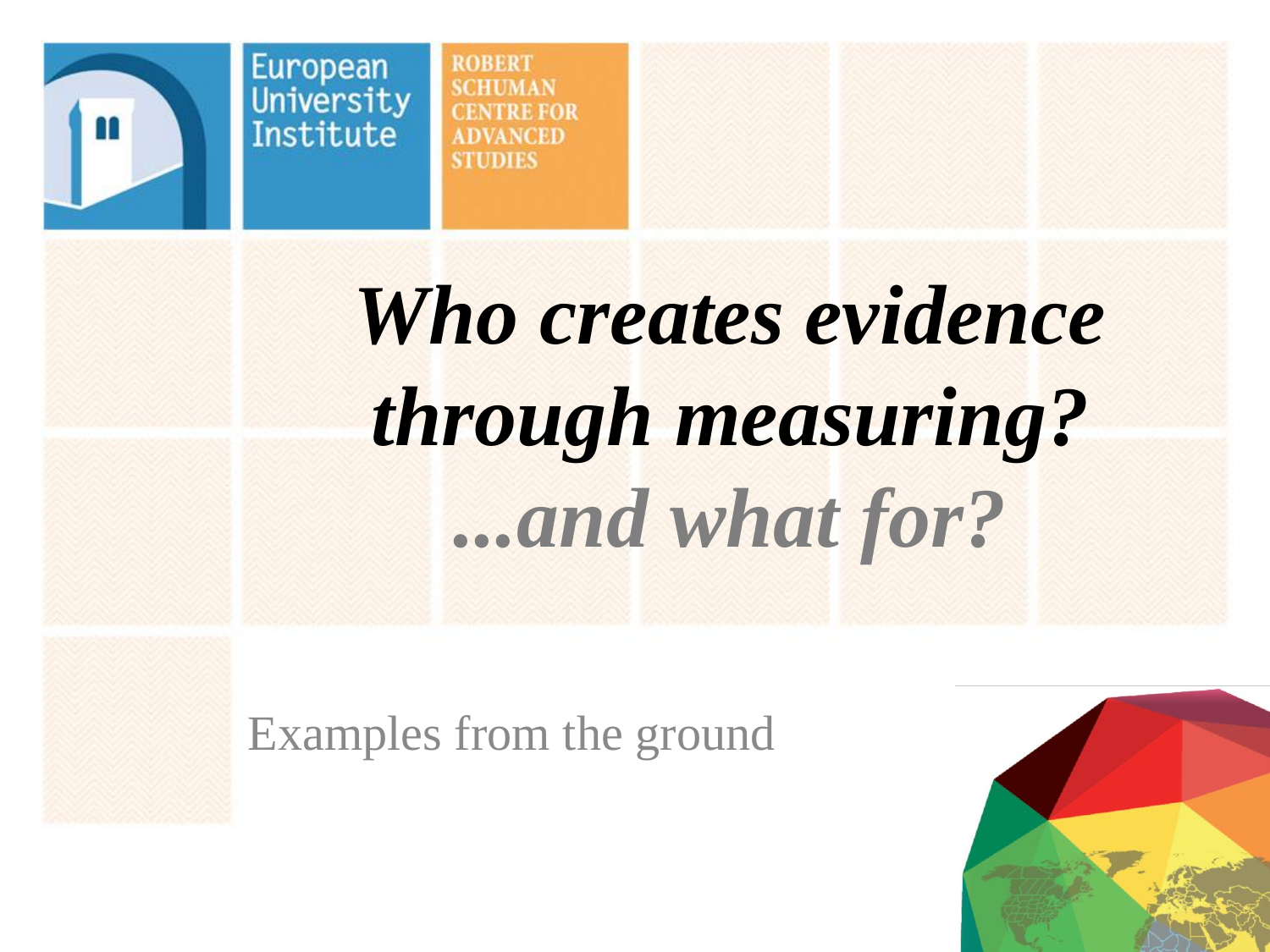

### **International Institutional Activities**

*Creation of global policy paradigms to steer policy development at lower governance levels and across civil society; facilitation of policy change and convergence; support development through measurable priorities.*

- UN Sustainable/Millennium Development Goals & Indicators
- UN Human Development Index
- World Bank World Development Indicators
- OECD How's Life / Better Life Index
- OECD Economic Globalisation Indicators
- OECD Government At A Glance
- European Commission's Fiscal Sustainability Indicators
- European Core Health Indicators
- EU Fundamental Rights Indicators
- *Biodiversity Indicators Partnership*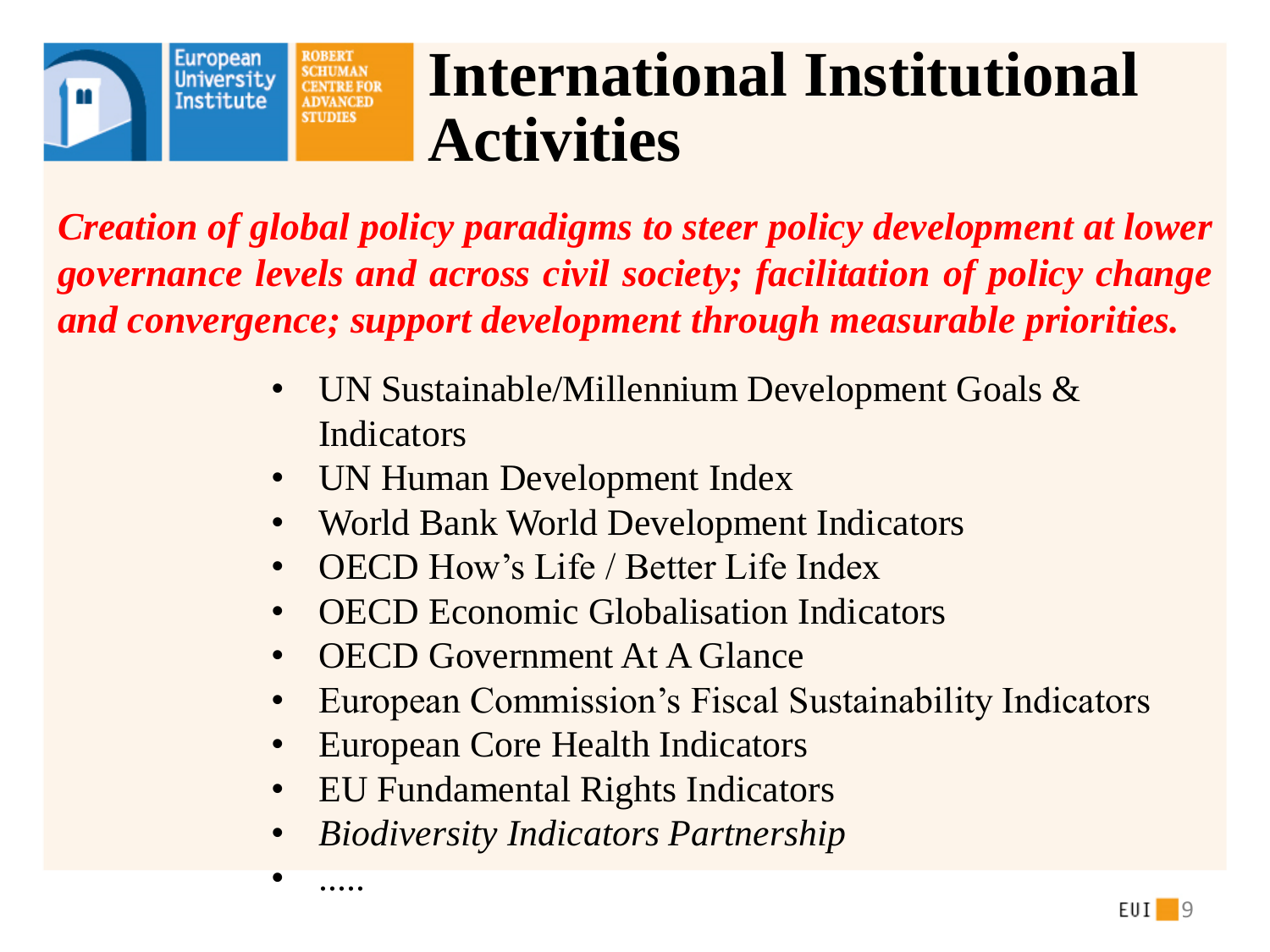

• ….

### **(Sub-)National Institutional Approaches**

*National implementation of evidence-based processes offers more tailormade national policy solutions & transparency, if flexibility is inbuilt.*

- Australia National Quality Use of Medicines Indicators
- Bhutan Gross National Happiness
- Germany Gut leben in Deutschland
- National and local SDG indicators
	- Ghana Sustainability and Functionality Indicators
- Nigerian Oil price-based Fiscal Rule (2004)
- Scotland National Performance Framework
- USA National Tuberculosis Indicators Project
- Various (Sub)National Indicator Programmes (France, USA, Scotland)

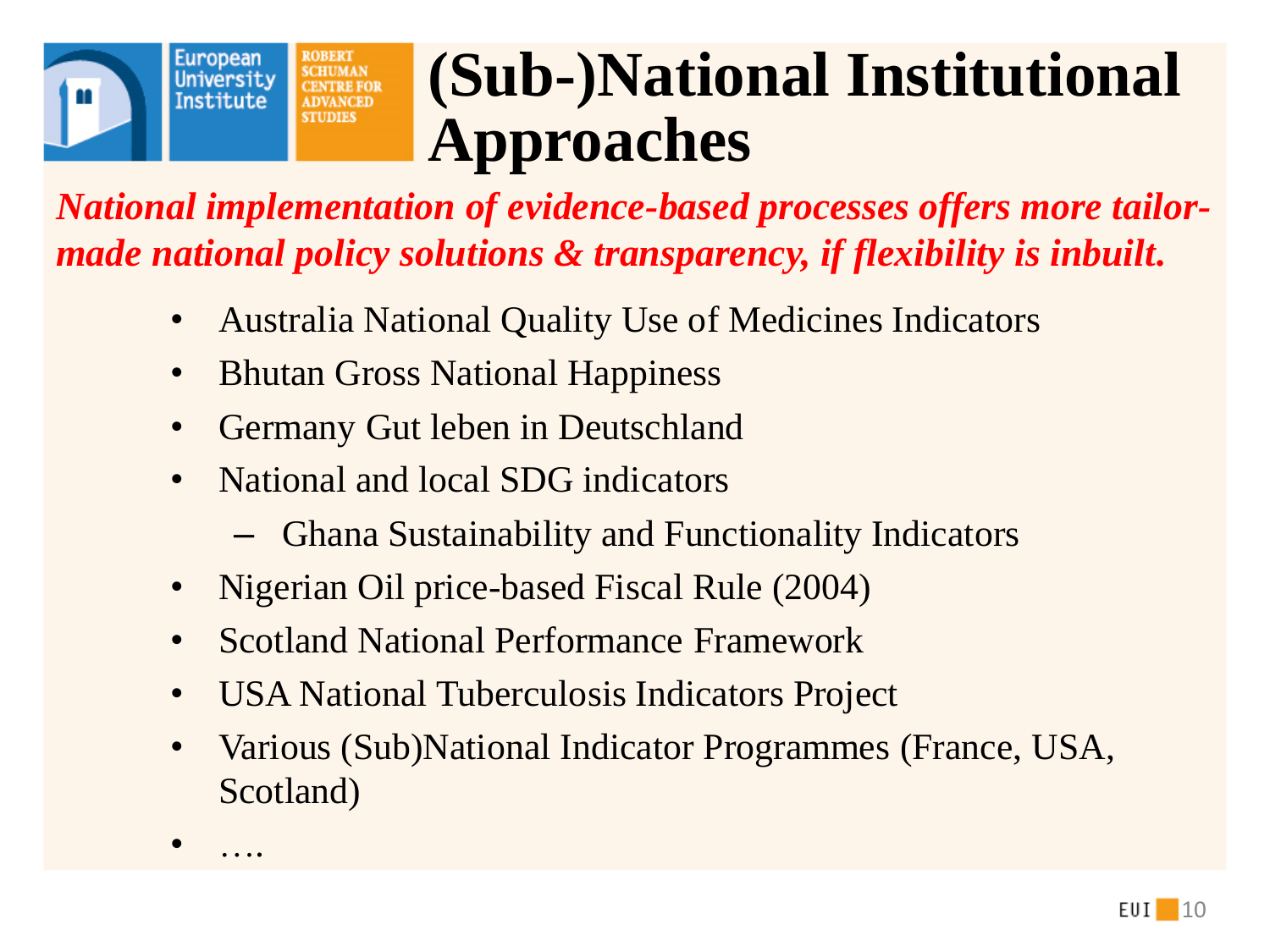## **Civil Society Engagement**

*Offer scrutiny instruments & access points for democratic participation of civil society (providing & creating evidence).*

- Bertelsmann Sustainable Governance Indicators, EU Social Justice Index
- *Biodiversity Indicators Partnership*
- Forest Stewardship Council Indicators
- Global Integrity Governance Indicators
- 'I paid a bribe' initiative India

• ….

European University **Institute** 

- New Economics Foundation Happy Planet Index
- Sustainable Society Foundation Sustainable Society Index
- Transparency International (Corruption Perception Index; Global Corruption Barometer)
- World Justice Project's Rule of Law Index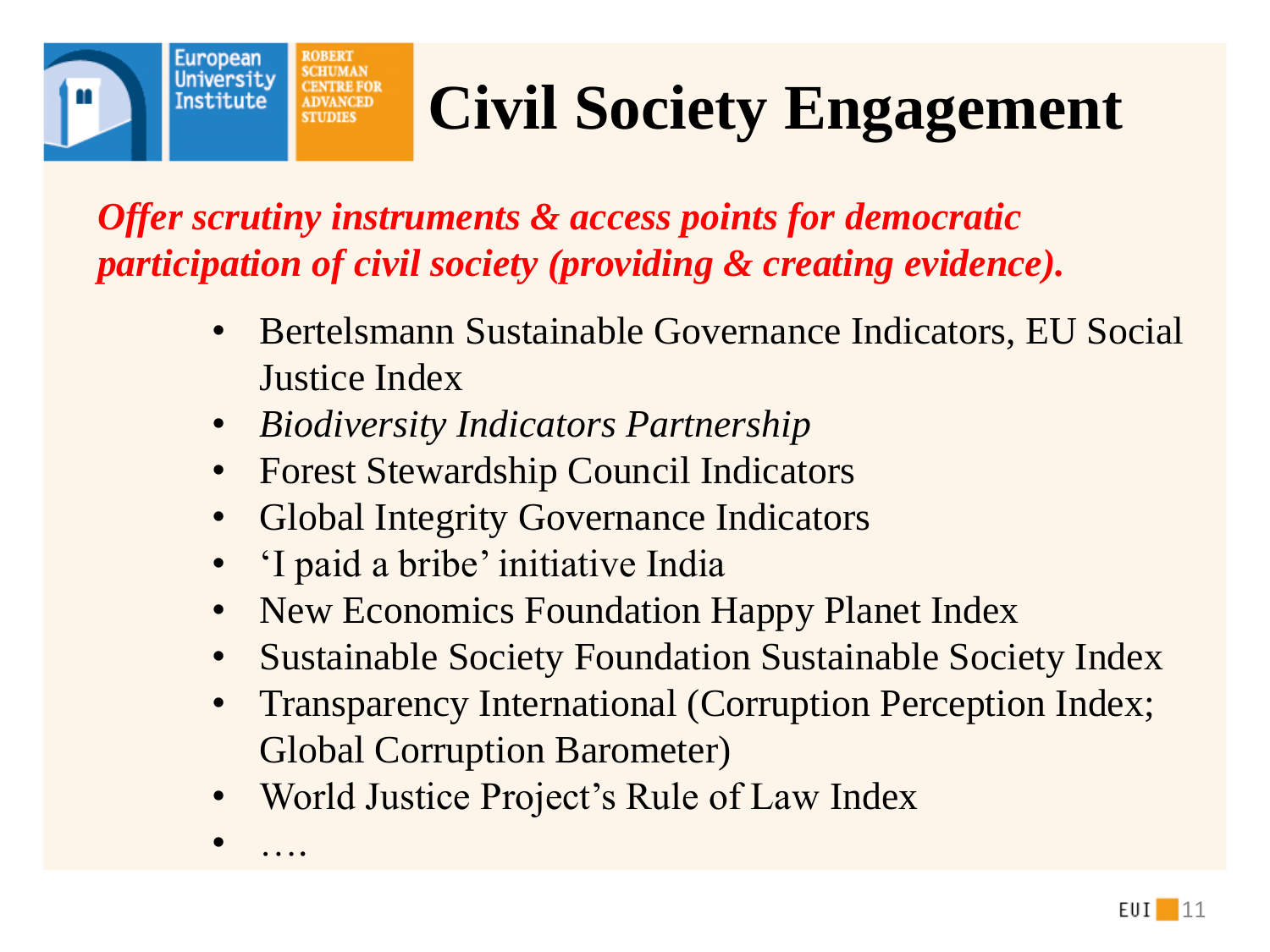

### **Academic Activities**

*Produce data & evidence: make data more visible in public domain; increase clarity & speed of data access; promote independent information sources & their use; increase data literacy.*

**Data production:**

- CSGR WARWICK- CSGR Globalisation Index
- ETH Zurich KOF Globalization Index
- EUI GlobalCit
- NASA data portal
- VoteWatchEurope
- WWF ZSL Living Planet Index
- ....

**Data gateways:**

- **Gapminder**
- Max Roser Our World in Data
- GLOBALSTAT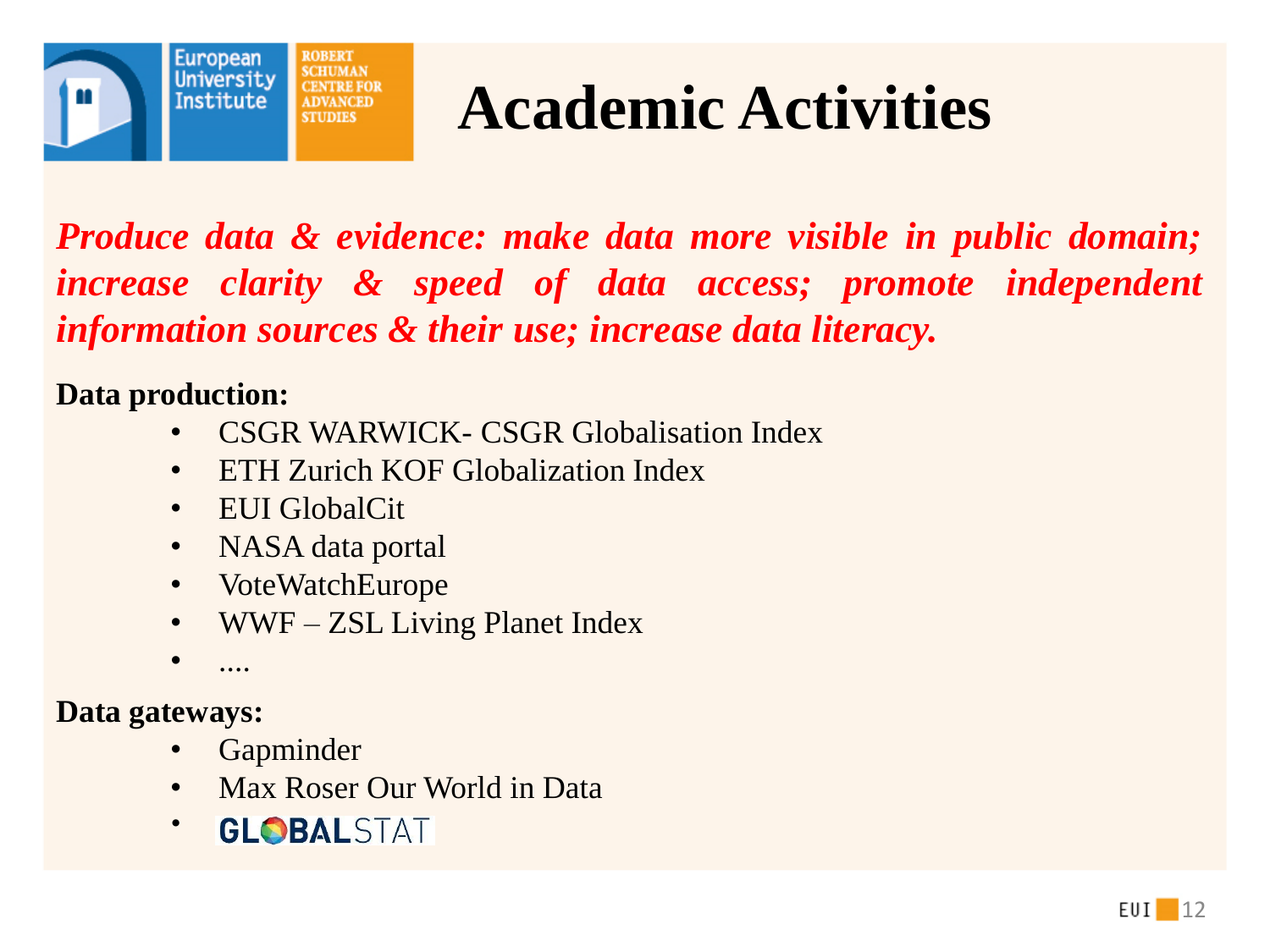University

# GLOBALSTAT

### GL**OBAL**STAT...

European

**Institute** 

### **GLOBALSTAT OFFERS DATA...**

…takes up the need for intuitively & publicly accessible data. …accounts for the multi-dimensional nature of globalisation, sustainable development & human well-being.

…complemented by a broad set of metadata.

…starting from 1960 until present day. …gathered from 80+ internat. sources.

#### **GLOBALSTAT DATA IS… GLOBALSTATALLOWS TO…**

…export data according to your choice or for all countries. …download meta-data. …extract graphs as images.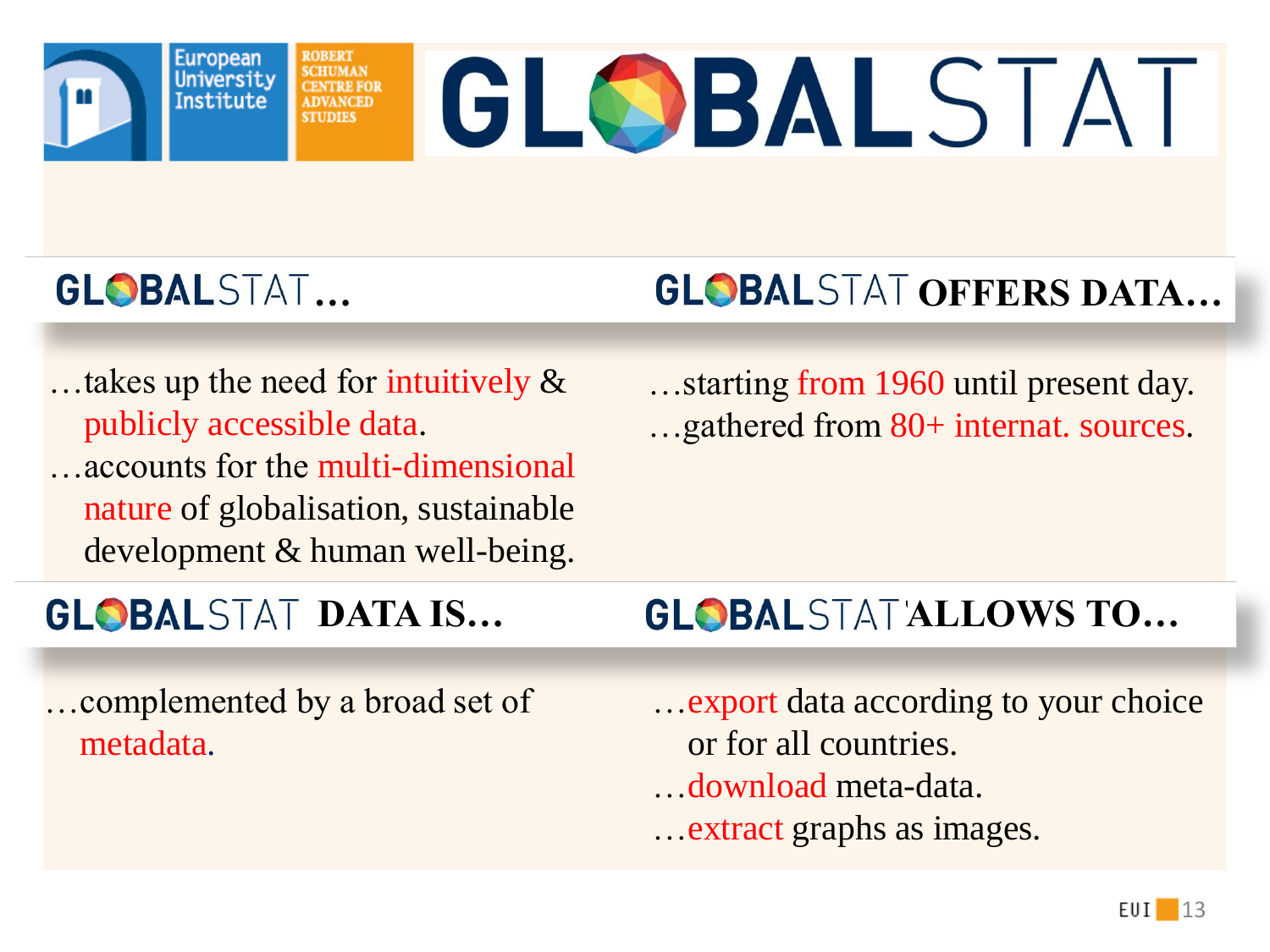

## GLOBALSTAT

#### **12 thematic**

**ROBERT SCHUMAN** 

**CENTRE FOR** 

**ADVANCED STUDIES** 

**+** 

#### **3 horizontal areas**



(Sustainable Development in the Light of Human Activities)

**PROSPERITY OF NATIONS & HUMAN WELL-BEING** (Beyond GDP - Indices' scores)

**193 Nation States 5 Continents 12 Integration Communities/ International Organisations**

#### **CALCULATION OF DYNAMIC AGGREGATES**



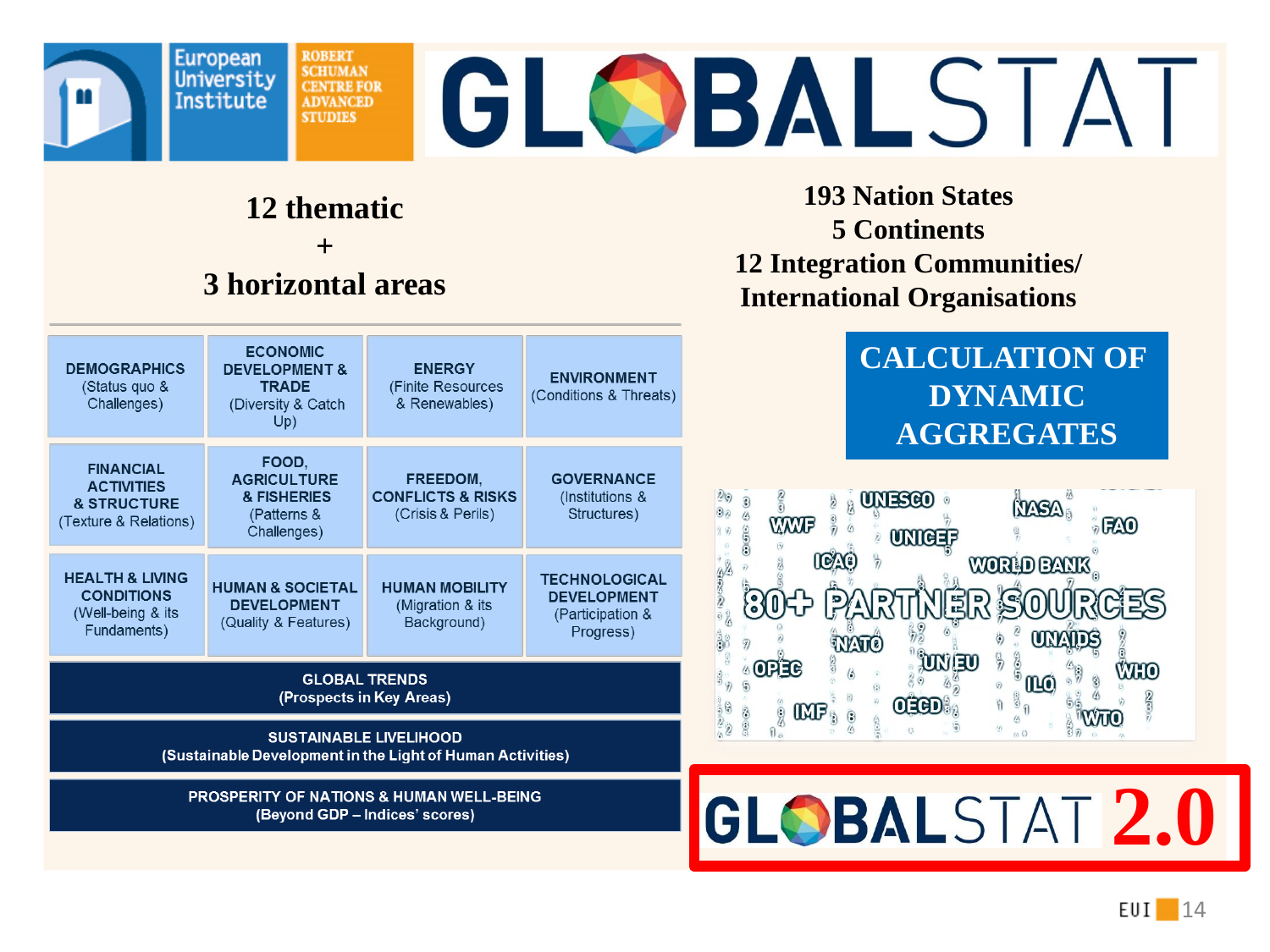

*Provides...*

*…Citizens: Easy and intuitive introduction to data.*

*…Public Officials: Variety of themes & international resources.*

*…Journalists: Reliant, independent source of information.*

*…Students: Attractive tool to understand & use data.* 

*…Teachers: Structured instrument to deepen knowledge.* 

*…Researchers: Source & starting point for data collection.*

**Multiple Target Groups Approach**

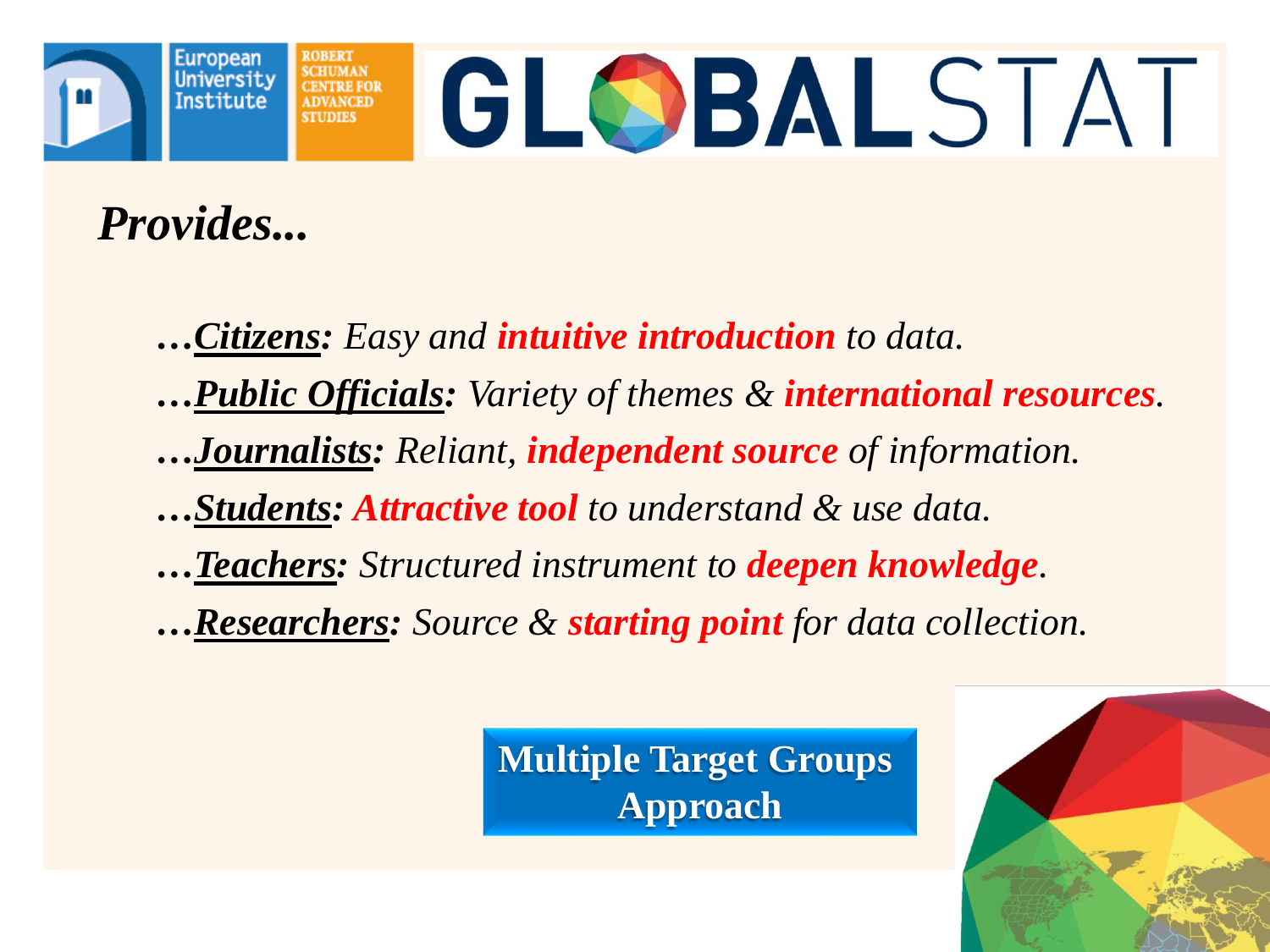

European

**ROBERT SCHIMAN TRE FOR VANCED STIDIES** 

## *What do we need to discuss when measuring?*

16

Take-aways for discussion over the next two conference days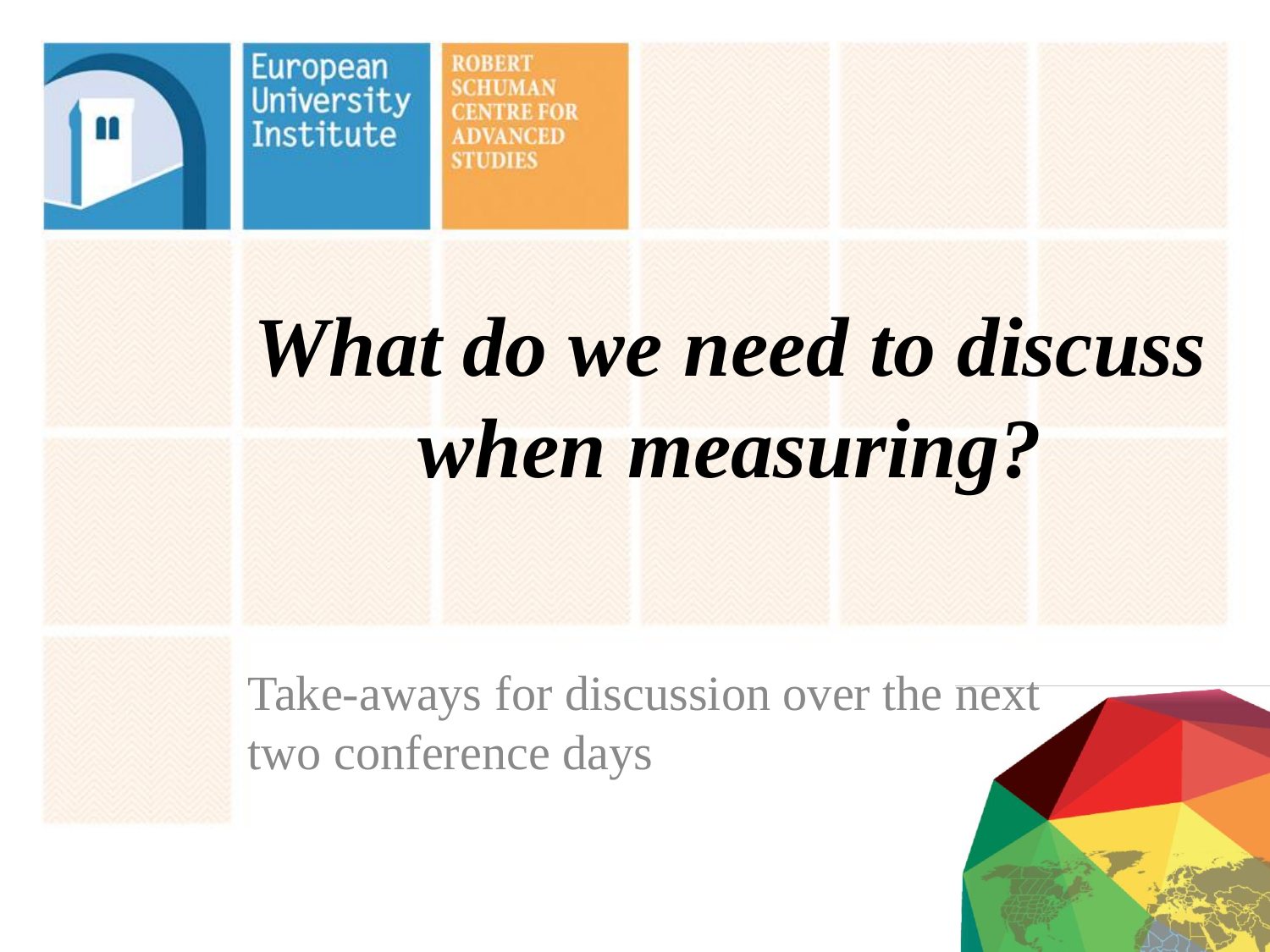

## **More reflection needed on…**

- Openness to **public scrutiny & contestation** (*What narratives & power structures emerge from the use of evidence*)?
- Relation to development of **participatory structures** in political systems (*Evidence as opportunity structure; Framing potential*)?
- Institutional **capacity** to select, evaluate & process evidence (*Evidence is part of knowledge production process; Substitution of discourse & deliberation through evidence-based processes*)?
- Institutional requirements to guarantee **neutrality** of / **access** to evidence (*Who defines what at which stage; Responsiveness evidence creation – policy context*)?
- Instrumental **limits** (*What sort of evidence – input/output/outcome/ impact/anecdotal; 'Ecology of indicators'; One-size-fits-all vs national adaptation; 'Post-factual' trends; Politicisation; Alternatives*)?